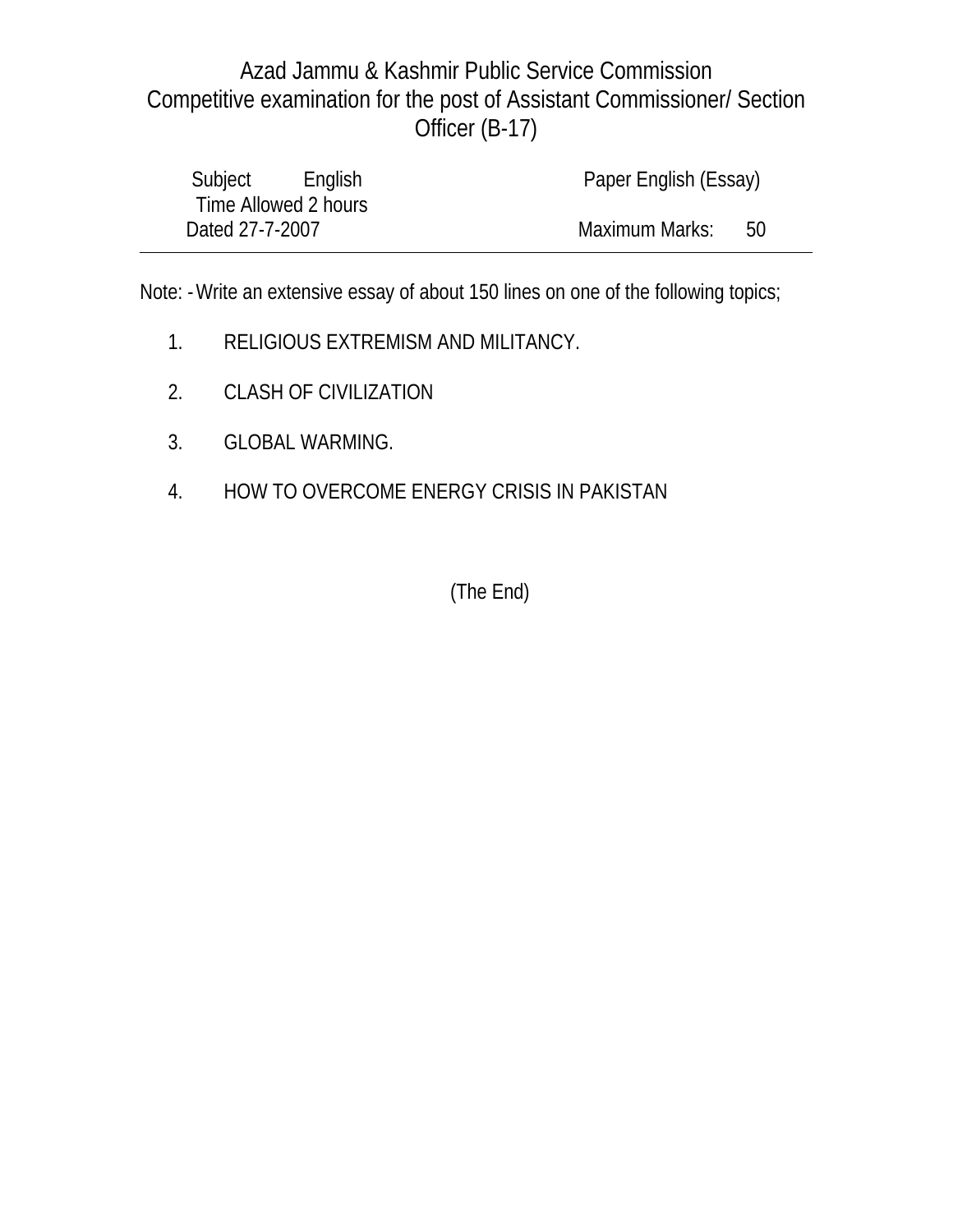Azad Jammu & Kashmir Public Service Commission Competitive examination for the post of Assistant Commissioner/ Section Officer (B-17) ازاد جموں وکشمیرپبلک سروس کمیشن ֘֒֜֜ امتحان براءے اسسٹنٹ کمشن*ر ر*سیکشن افیسر بی۔17 ֘֒֜ پرچہ اردو الف مضمون نسويي تاريخ 27\_7\_2007 وقت دو گهنٹے ş® èĻÃL <sup>&</sup>lt;<sup>50</sup>

مندرجه ذیل عنوانات میں سے نسی ایک پرسیرحاصل مضمون تحریر لیجے، جو لم .<br>.<br>. ازكم چھ سو(600)الفاظ پرمشتمل ہو۔

- 1\_ موجودہ صوباءي تعصب ، بے چيني اور انتشارميں قومي يكجهتي كي ضرورت۔
	- 2\_ ماديت پرستي كا بڑھتا رجحان اور فرد كي ذمه دارياں
	- ۳\_ موجعه تعلیمی معیاراورگرتی ہوءی اخلاقی قدریں ، اسباب ومحرکات اور
		- اصلاح کی تجاویز۔
		- ۴۔ احساس مروت کوکچل دیتے ہیں الات۔ ֘֒֜֜

(The End)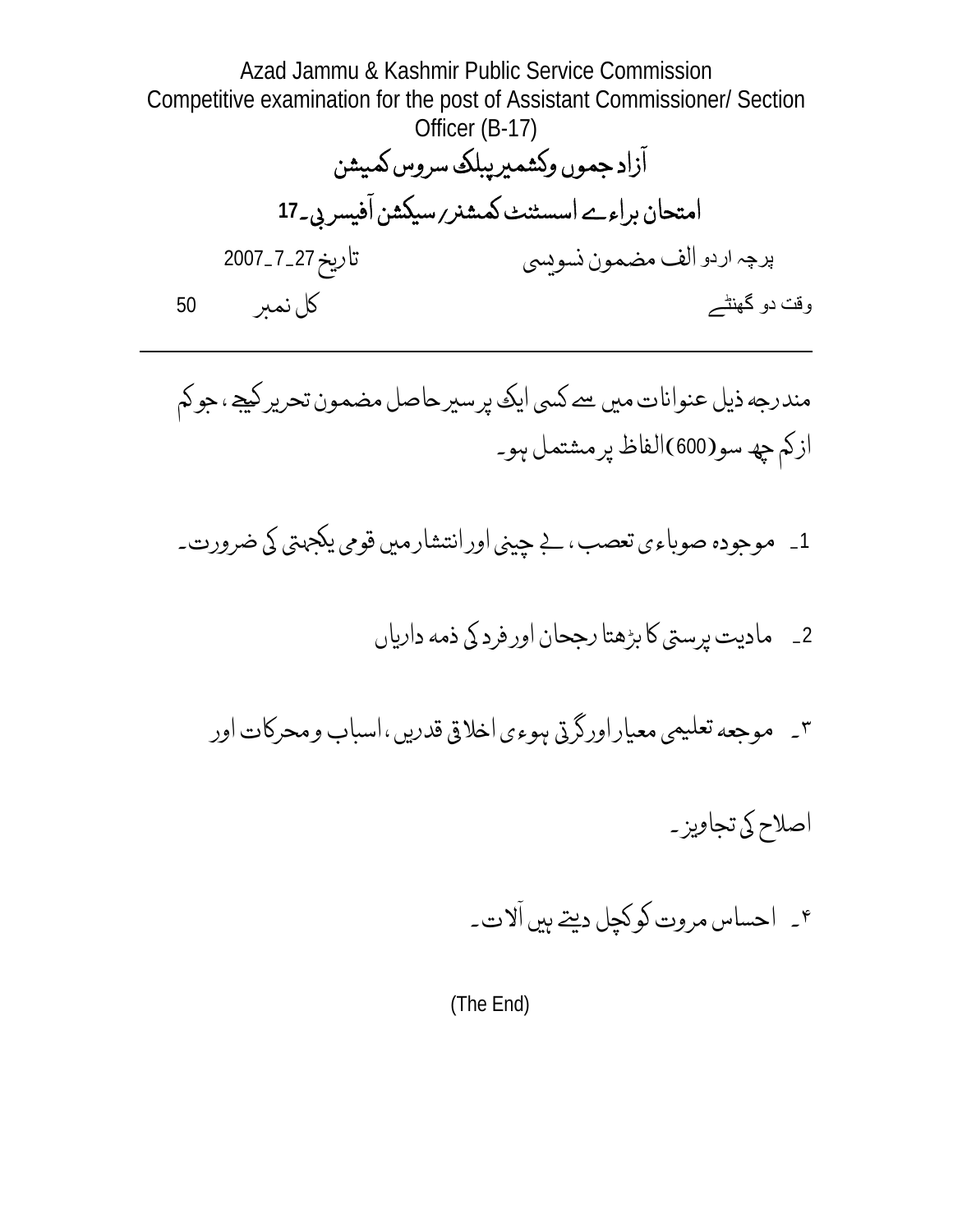| Subject         | <b>Current Affairs</b> |  | Paper General Knowledge-II |      |
|-----------------|------------------------|--|----------------------------|------|
|                 |                        |  | Time Allowed: 3 hours      |      |
| Dated 28-7-2007 |                        |  | Maximum Marks:             | -100 |

#### **Note Attempt any five questions. All questions carry equal marks.**

- 1. What were the factors which prompted Pakistan to join group of nations fighting war against terrorism.
- 2. Write a detailed note on Indo-Israeli defece ties in the Line of Control Scenario.
- 3. Explain Global initiative to combat nuclear terrorism. Describe the impact of Pakistan's participation in this plan.
- 4. Describe the main factors of Pakistan's foreign policy during recent years.
- 5. Give a detailed account of tribes and warlords in Southern Afghanistan during the years, 1980 to 2005. Also refer to their influence in other parts of the country.
- 6. Bring out the role of invading force, in Iraq and find out causes of recent insurgencies and sectarian violence there.
- 7. Give causes and factors responsible for the situation in southern Sudan.

**(The End)**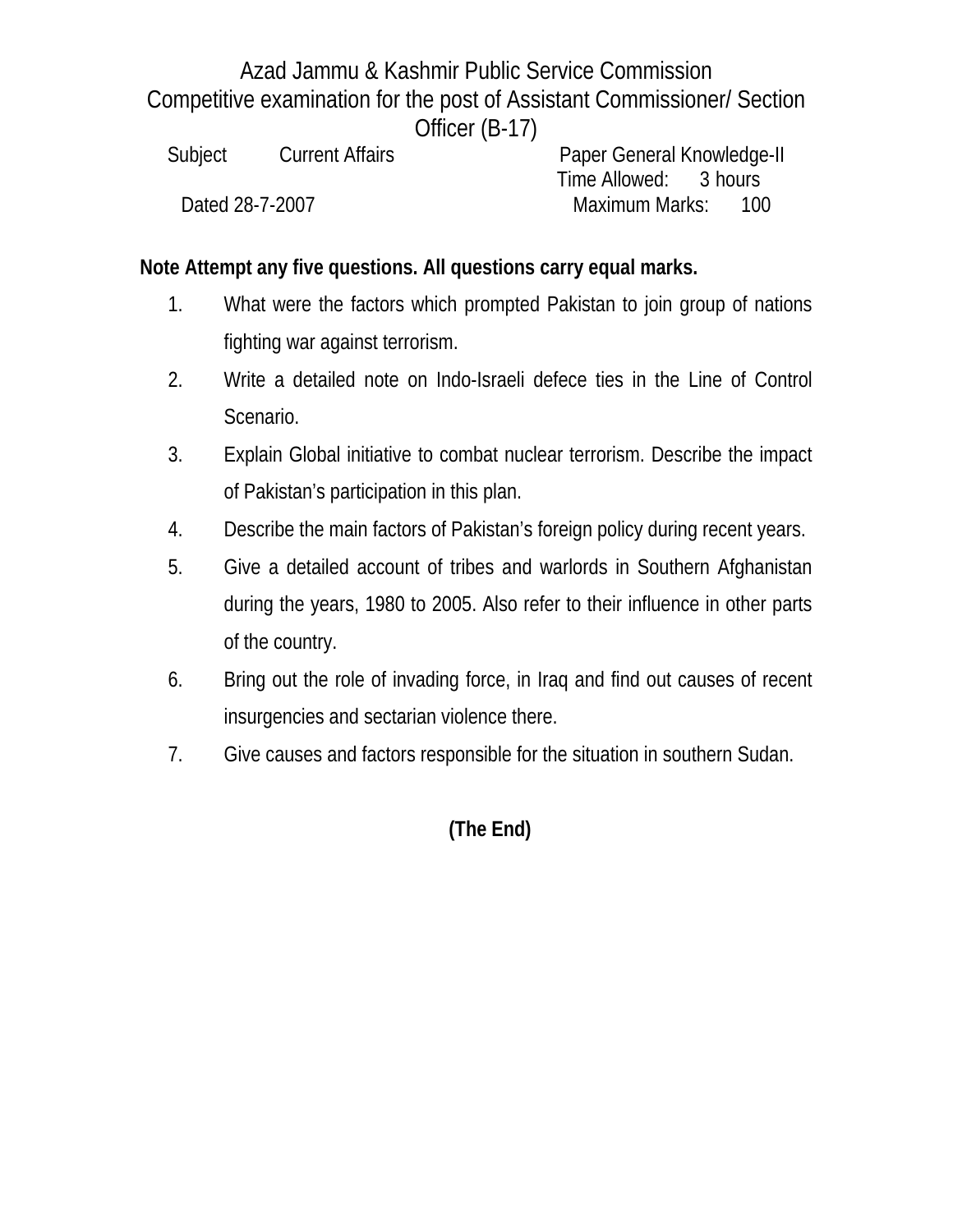| Subject | Every Day Science | Time Allowed:  | 3 hours |
|---------|-------------------|----------------|---------|
| Dated   | 28-7-2007         | Maximum Marks: | 100     |

### **Note Attempt any five questions. All questions carry equal marks.**

- Q1. What are pesticides? Explain how these are dangerous to human beings? 2+8.
- Q2. Explain briefly the difference between 202. Explain briefly the difference between
	- i) Brass and Bronze
	- ii) Gallon and Barrel
	- iii) Cyclone and Anticyclone
	- iv) Hurricane and Tornado
	- v) Afforestation and Deforestation
- Q 3. Give the Scientific Reasoning of the following 2each
	- i) Wet objects dry faster at the mountain top.
	- ii) A layer of perfume on the skin produces a cooling effect.
	- iii) Walnuts can be broken in the hand by squeezing two together but not one. Why?
- Q 4. Write brief about the following (answer in three or four sentences) 2each.
	- i) Mach
	- ii) Boric acid
	- iii) Quartz
	- iv) Optic Fiber
	- v) Sound Barrier
- Q 5. Name the 1 each contract the 1 each contract of 1 each 1 each contract of 1 each 1 each 1 each 1 each 1 each 2 and 1 each 2 and 1 each 2 and 1 each 2 and 1 each 2 and 1 each 2 and 1 each 2 and 1 each 2 and 1 each 2 an
	- i) Ore of mercury metal
	- ii) Desert mammal which does not drink water
	- iii) Element which is abundantly present in the human body.
	- iv) Device which converts the sound energy into electrical energy.
	- v) Alloy consisting of Cu, Zu, Ni.
	- vi) Scientist who discovered magnetism.
	- vii) Astronaut who first landed on the surface of the moon.
	- viii) Solution which can dissolve gold.
	- ix) Device with which the variation of blood flow can be heard.
	- x) Metal known as quick sliver.
- Q 6 Which causes the following disease? 2 each
	- i) Parkinson's Disease
	- ii) Scurvy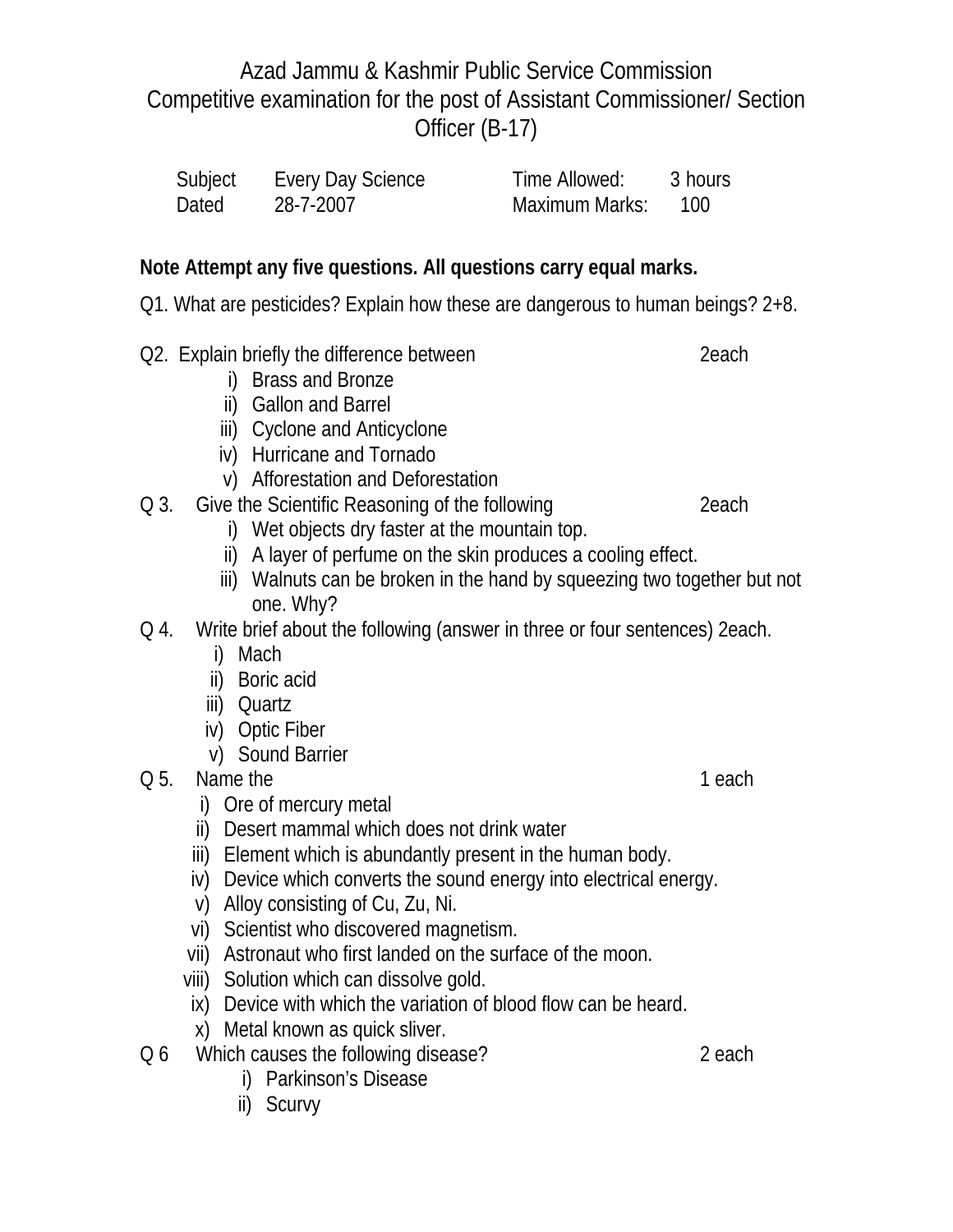- iii) Alzheimer's Disease
- iv) Syphilis
- v) Tetanus
- Q 7. Give the most important function of any five of the following 2each
	- i) Gall bladder
	- ii) Bladder
	- iii) Spleen
	- iv) Bile Duct
	- v) Adrenal Cortex
	- vi) Larynx
	- vii) Pulmonary veins.

#### **The End**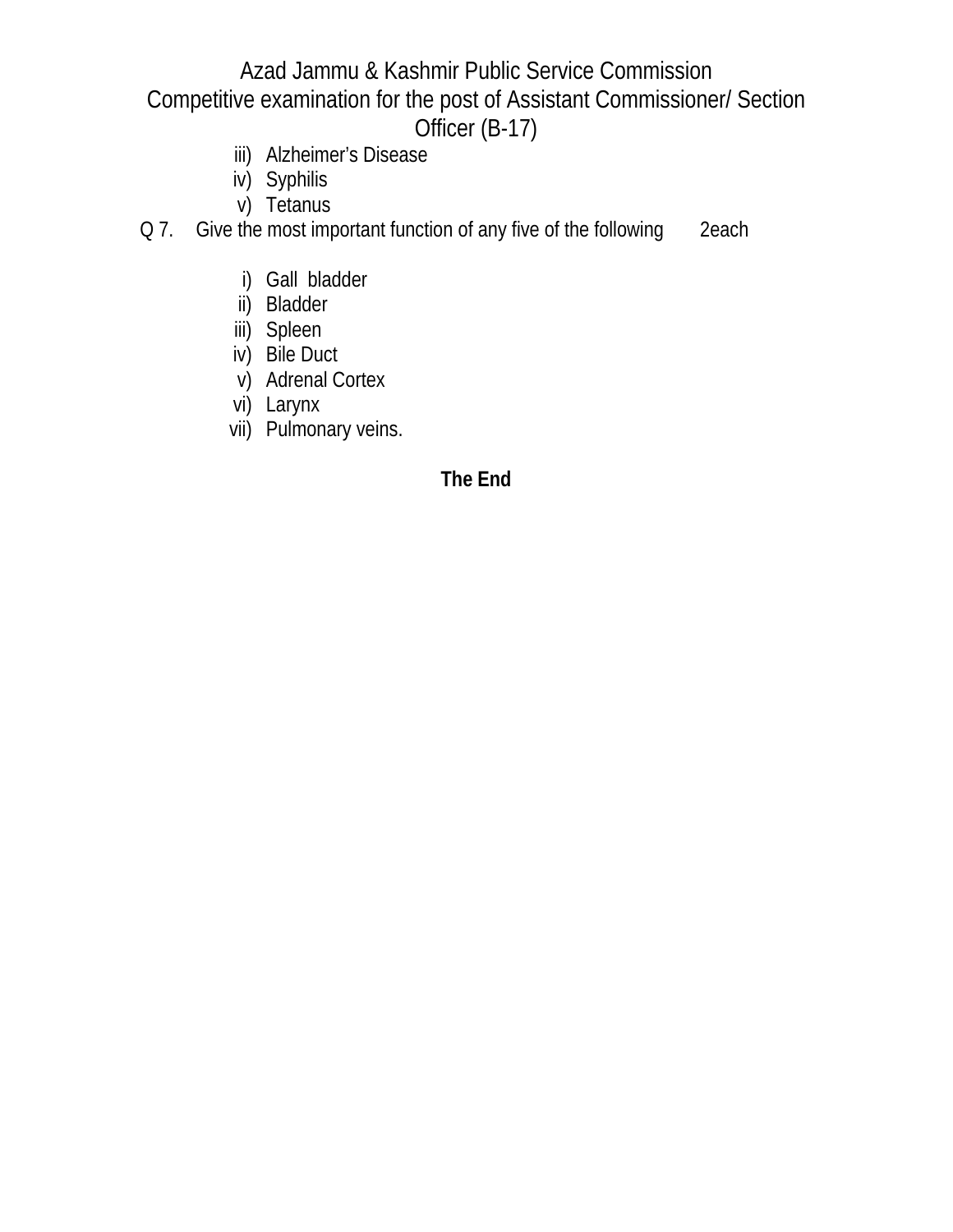|       | Subject Pakistan Affairs & History of Pakistan Paper General Knowledge -III |                       |                    |
|-------|-----------------------------------------------------------------------------|-----------------------|--------------------|
|       |                                                                             | Time Allowed: 3 hours |                    |
| Dated | 29-7-2007                                                                   | Maximum Marks:        | - 100 <sup>-</sup> |

Note:. Attempted any five questions in all Select three questions from section (I) and Two questions from Section (II).

# **Section (I) marks 75**

- 1. Muslims separation receive powerful boost from Islamic ideology. Interpret events from history to support this contention.
- 2. Discuss the physiographic of Pakistan dividing her in to major physiographic divisions. Explain economic significance of Indus plain in detail
- 3. Analyse the agricultural problems of the country and suggest ways and means which could help sustainable development of this sector.
- 4. Write down factors causing the locations of iron and steel industry in Pakistan. Describe foreign aid component in the heavy industry issues.

### **Section –II**

History of Kashmir Marks 25

- 5. Evaluate the Endeavour's of constitutional development in Azad Jammu & Kashmir since 1947.
- 6. Examine Four Point Formula proposed by the President of Pakistan for the resolution of Kashmir problem.
- 7. Discuss & analyze the post earth quake scenario for reconstruction of affected areas in Azad Jammu & Kashmir.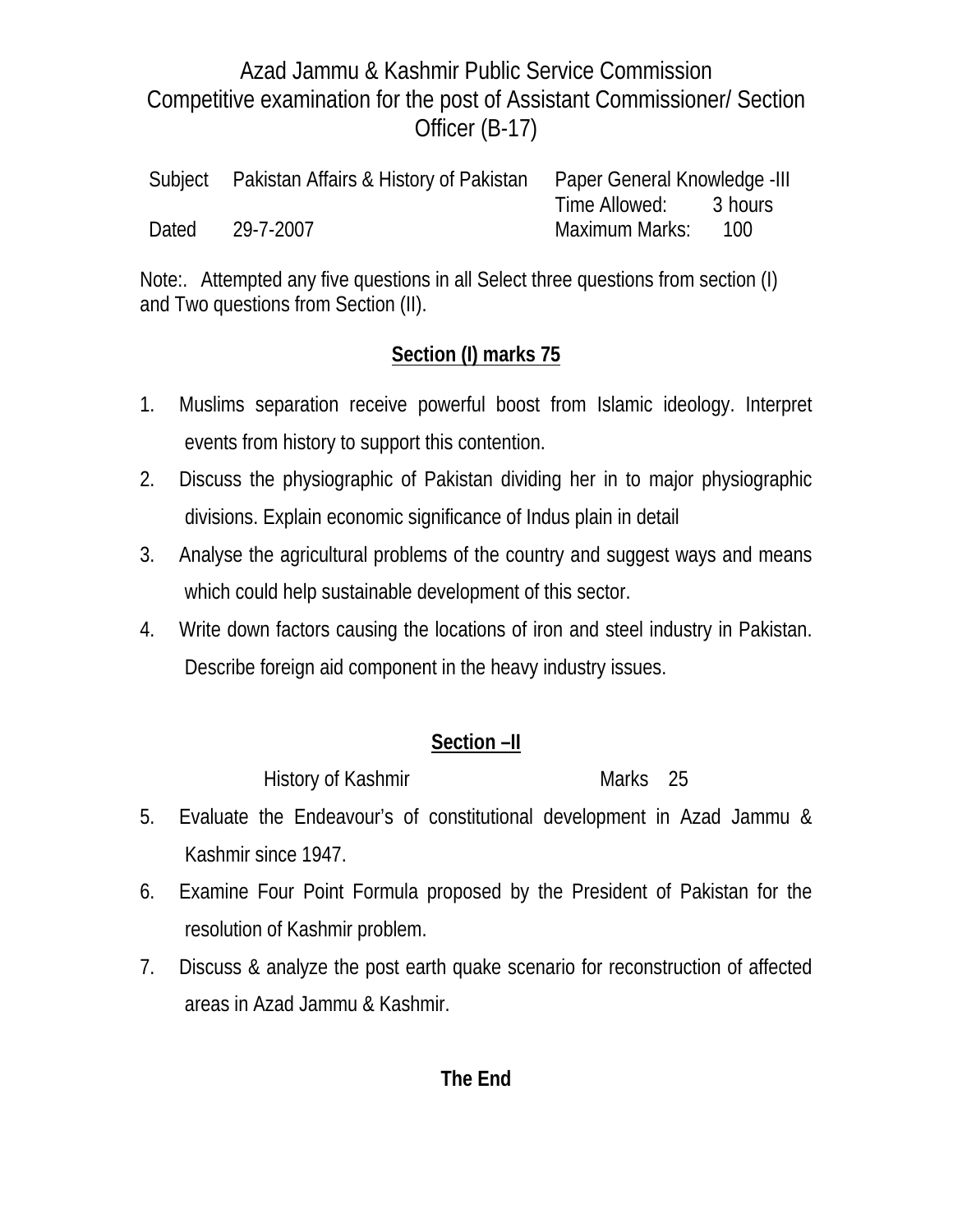**پرچہ اسلاميات (الف) کل نمبر 100** تاريخ 2007-7-29 وقت ٣ گهنٹے نوٹ کوءی سے پانچ سوالات کے جوابات تحرير کيجے ۔ ہر سوال کے بيس(٢٠) نمبر ہيں۔

1\_ عقيده توحيد كيا ہے؟ اس پر ايمان لانا كيوں ضرورى ہے؟ عقيده توحيد كے ايك شخص كي انفرادی واجتماعی زندگی پر کیا اثرات مرتب ہوئے ہیں؟ تفصیلی جاءزہ لیجے۔

۲۔ اسلام میں عبادات کا تصوراورمفہوم واضع کیجے ۔ کیا عبادت محض چند شعاءر عبودیت بجا لا لے کا نام ہے۔ یا اس کا مفہوم اس سے زیادہ وسیع ہے؟ اسلام کے شعاءر عبودیت کا مختصر جاءزہ لیجے اور انسانی زندگی پر اس کے اثرات مختصرا بیان کیجے۔

- ۳۔ سنت کے لغوی ا صطلاحی مفہوم بیان کیجے۔ سنت پر ایمان لانا اور اس کو اسلامی تعلیمات کے دوسرے بڑے ماخذ کی حثییت سے ماننا کیوں ضروری ہے؟ کم از کم پانچ دلاءل کے ذریعے واضع لیجے۔
- ۴۔ حضرت ابوبکرصدیق رضی الله عنه لوابتداءے خلافت میں کن مشکلات کا سامنا کرنا پڑااوراپ ׇׅ֘֒ <u>ے ان پر کیسے قابو پای</u>ا؟
- ہ ۔ خلافت بنو امی*ھ کے* زوال کے اسباب تحریر کریں ۔ ۶۔ عباسی دورحکومت کے اہم محکوں اوران کی ذمه داریوں کا تذکرہ کریں۔ ۷\_ اندلس کے خلیفه حکم ثانی بن عبد الرحمان ثالث کے دور حکومت پر تبصره کریں۔ اوران کی علم دوستی اور علمی ذوق پرنوٹ قلم بند کریں۔

(ختم شد)